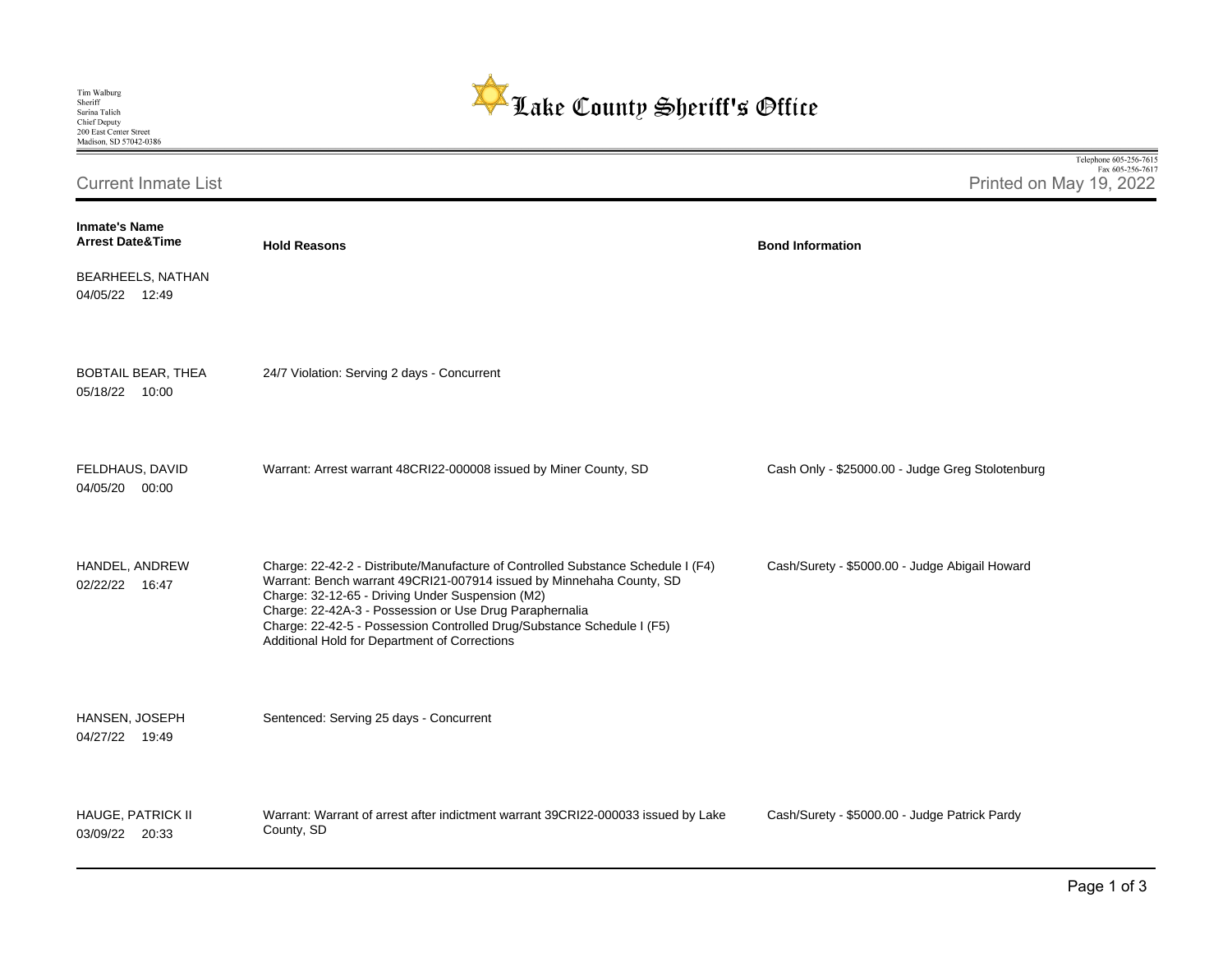| <b>Inmate's Name</b><br><b>Arrest Date&amp;Time</b> | <b>Hold Reasons</b>                                                                                                                                                                                                          | <b>Bond Information</b>                      |
|-----------------------------------------------------|------------------------------------------------------------------------------------------------------------------------------------------------------------------------------------------------------------------------------|----------------------------------------------|
| LEE, TRAVIS<br>03/18/22 23:59                       | Sentenced: Serving 81 days - Consecutive                                                                                                                                                                                     |                                              |
| LODMELL, ETHAN<br>05/09/22 09:30                    | Sentenced: Serving 275 days - Concurrent<br>Sentenced: Serving 275 days - Concurrent                                                                                                                                         |                                              |
| LONGORIA, ANTONIO JR<br>05/06/22 17:41              | Charge: 22-42-5 - Possession Controlled Drug/Substance Schedule II (F5)<br>Charge: 22-42-5.1 - Drugs-Unauthorized Ingestion of Controlled Drug/Substance<br>Schedule I (F5)<br>Additional Hold for Department of Corrections | Cash Only - \$2500.00 - Judge Abigail Howard |
| MAXWELL, ROGAR<br>04/28/22 18:00                    | Sentenced: Serving 30 days - Concurrent                                                                                                                                                                                      |                                              |
| MEYER, CATE<br>05/09/22 11:00                       | Sentenced: Serving 13 days - Consecutive                                                                                                                                                                                     |                                              |
| NORTON, NICOLETTE<br>04/11/22 20:35                 | Additional Hold for Clark County Sheriff's Office<br>Warrant: Failure to Appear warrant 39CRI21-000004 issued by Lake County, SD                                                                                             | Cash Only - \$2000.00 - Judge Patrick Pardy  |
| RAVANIS, TIMOTHY<br>05/11/22 16:10                  | Sentenced: Serving 10 days - Concurrent                                                                                                                                                                                      |                                              |